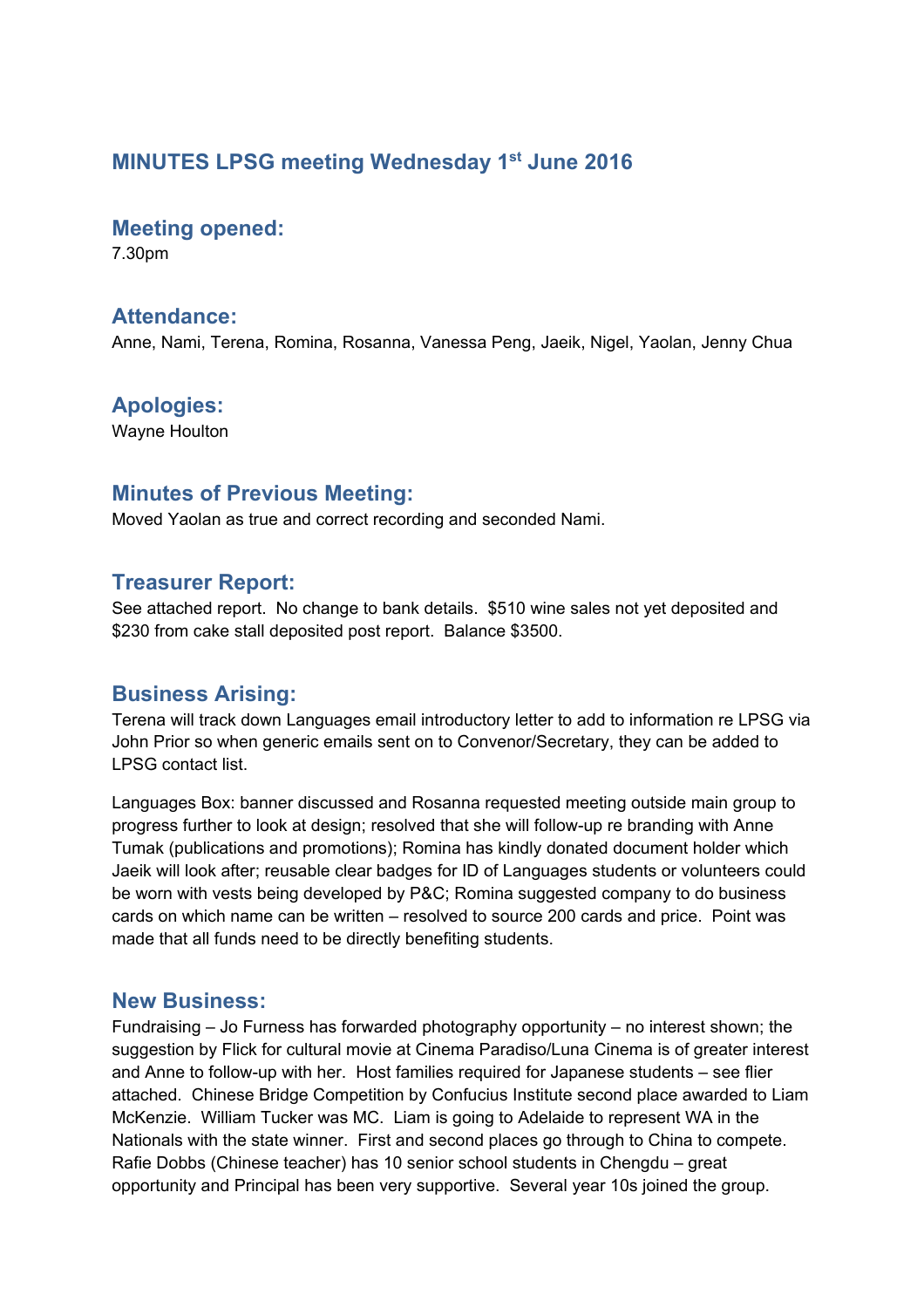## **Teaching Report:**

Languages Expo aimed at MLSHS students and students will be released from class early to attend. Preliminary plan and prospective budget attached – note will finish at 3pm. Teachers have enlisted assistance from various contacts. Total request of \$2065. Noted that Italian requesting double that of other languages and needs to be equitable. Need more detail and as per all funding, receipts must be provided for accountability. Funds of \$3500 available. Agree to fund all requests except \$300 (TBA) under Italian. Note 2 piano accordionists – one for French and one for Italian. Suggest only one required. Funds of \$1765 approved. Anne acting as Convenor emphasised that the committee is there to support students and teachers and although some of the items were for food, they were culturally appropriate. Suggestion made for a question/answer prize wheel including the 5 languages. Jaeik to put this forward to language captains. Jaeik to invite language teachers to ask students/parents for any assistance on the day. Motion put forward by Anne "if gladiators moved from Italian into general languages activity and further budget is requested by Italian teachers, Convenor, Treasurer or Secretary can approve further \$300 for performances or other items". Seconded Yaolan and carried. Reiterated that receipts must be supplied for all spending and given to Treasurer of LPSG to obtain funds. Italian tour in September 2016. Korean Festival 23 April due to Korean Government and other school timetabling – Jaeik reiterated he is fully supporting the school languages expo and date was out of his control. The year 10 Languages Soiree was not well attended, but appreciation of LPSG support was shown and the generally supportive nature of parents at MLSHS and on the committee.

## **Next Meeting:**

Wed 27th July 7.30pm Main Admin building

# **Meeting Closed:**

8.45pm